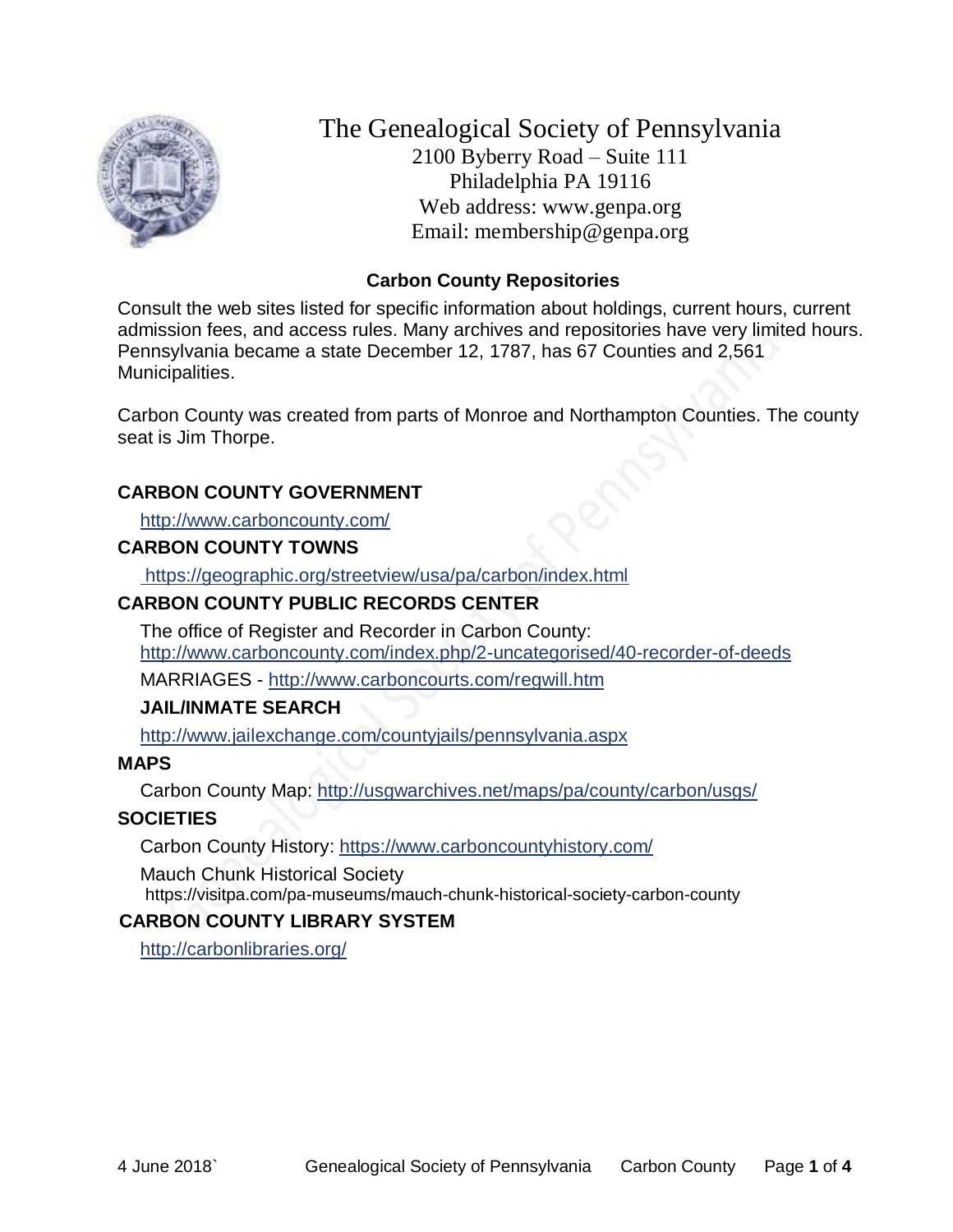## **RESOURCES**

- **Genealogical Society of Pennsylvania GSP** [http://GenPA.org](http://genpa.org/) **GSP Research** <https://genpa.org/research/>
- PAGenWeb Carbon County <http://www.pagenweb.org/~carbon/>
- Obituaries –
- **LDS** <http://ldsgenealogy.com/PA> <https://ldsgenealogy.com/PA/Carbon-County-Newspapers-and-Obituaries.htm> [http://www.newspaperobituaries.net/pennsylvania/carbon\\_county\\_obituaries.htm](http://www.newspaperobituaries.net/pennsylvania/carbon_county_obituaries.htm)
- County Newspapers
	- o *Times News* <https://www.tnonline.com/>
	- o *The Carbon Advocate* (1872-1924) <https://chroniclingamerica.loc.gov/lccn/sn83032231/>
- **Random Acts of Kindness** <https://www.raogk.org/>
- **Family Search LDS:** <https://familysearch.org/>Free site but does require a login Collection List <https://familysearch.org/search/collection/list> [https://www.familysearch.org/wiki/en/Carbon\\_County,\\_Pennsylvania\\_Genealogy](https://www.familysearch.org/wiki/en/Carbon_County,_Pennsylvania_Genealogy)
- **Collections at the Historical Society of Pennsylvania HSP**  <http://hsp.org/collections>
	- HSP is membership based and there is a fee 1300 Locust Street, Philadelphia, PA 19107 215-732-6200 ext. 235 or [membership@hsp.org](mailto:membership@hsp.org)
- **RG-47. RECORDS OF THE COUNTY GOVERNMENTS** Guide to African American Resources at the Pennsylvania State Archives <http://www.phmc.state.pa.us/bah/aaGuide/AA-RG-47.html>
- **National Archives of Philadelphia** (**NARA**) Mid Atlantic Region: [http://www.nara.gov/research\\_rooms/mid\\_atlantic/](http://www.nara.gov/research_rooms/mid_atlantic/) **Records Request Process**

National Archives 14700 Townsend Road Philadelphia, Pennsylvania 19154-1096 Telephone: (215) 305-2044 Fax: (215) 305-2038 E-mail: [philadelphia.archives@nara.gov](mailto:philadelphia.archives@nara.gov) <https://wwwarchives.gov/philadelphia>

## **Naturalizations: NARA**

Pennsylvania: Philadelphia, 1790-1991; Pittsburgh, 1820-1979; Erie, 1940-1972; Scranton, 1901-1990; Wilkes-Barre, 1943-1972; Williamsport, 1909-1913; and Harrisburg, 1911-1917

#### **MILITARY**

The National Archives at Philadelphia (**NARA**), through its partners Ancestry.com and Fold3.com, provides access to records relating to the military service of individuals from the American Revolution through World War II. Please note that Official Military Personnel Files from World War I to the present are held by the National Archives at St. Louis. <https://www.archives.gov/st-louis>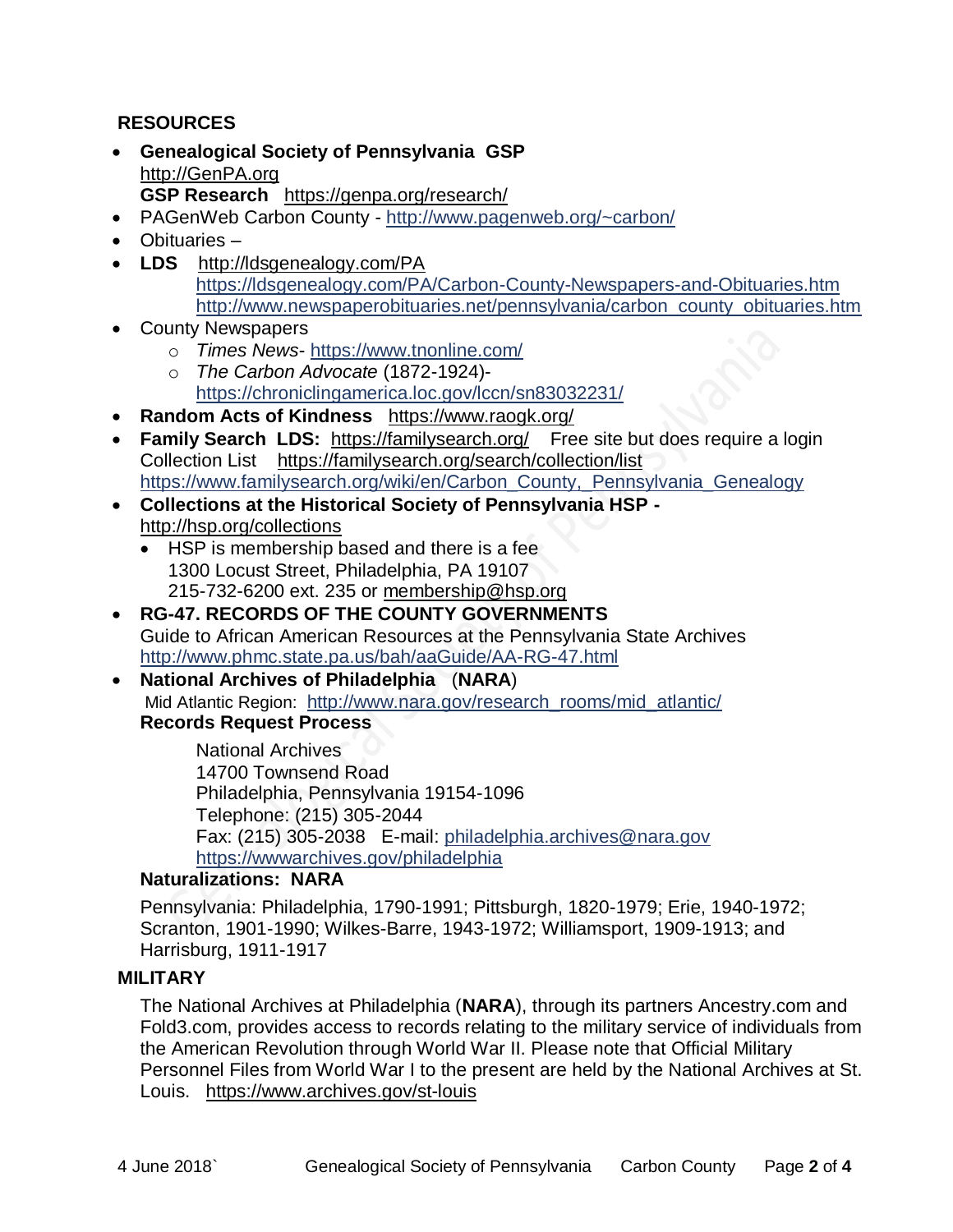World War I and World War II, Fourth Enumeration Draft Cards can also be accessed through our partner sites. In addition, Records of the Selective Service System, 1940- 1969, for individuals from Delaware, Maryland, Pennsylvania, Virginia, and West Virginia are available from the National Archives at St. Louis. Copies of World War I draft cards can be requested from the National Archives at Atlanta [\(Atlanta.archives@nara.gov](mailto:Atlanta.archives@nara.gov) ).

For information on obtaining World War II era and later draft cards, please see <http://www.archives.gov/st-louis/archival-programs/other-records/selective-service.html> <https://www.archives.gov/philadelphia/public/family-history.html#military>

#### **Pennsylvania Military Records Research Guide**

<https://www.raogk.org/pennsylvania-genealogy/pa-military-records/>

#### **Probate – Wills Administrations**

Probate records may include Person's exact death date, Names of the family members, Family relationships, Names of spouses of children, Residences, Adoption or guardianship of minor children or dependents, Worth of the property and land holdings, Evidence of occupation, religion, or military service

## **Family Search:** Pennsylvania Probate Records, 1683-1994 <https://familysearch.org/>

This collection includes probate records created in Pennsylvania counties. The records include wills, estate records and indexes.

## **State of Pennsylvania Vital Records**

The **Pennsylvania State Archives** collects, preserves and makes available for study the permanently-valuable public records of the Commonwealth, with particular attention given to the records of state government.

Mailing address: 350 North Street Harrisburg, PA 17120 Email: Email PA State Archives Phone: (717) 783-3281

GPS address: 801 North 3rd Street Harrisburg, PA 17102 Coordinates: 40.266080, - 76.886053

# **BIRTH CERTIFICATES**, 1906-1910

The Division of Vital Records (DVR) maintains birth records that occurred in Pennsylvania from 1906 to the present.

For information on public records (births occurring from 1906 to 1910), click on Pennsylvania State Archives <http://www.phmc.pa.gov/archives/Pages/default.aspx>or our Genealogy page.

[http://www.health.pa.gov/MyRecords/Certificates/Genealogy/Pages/14125.aspx#.WNvL](http://www.health.pa.gov/MyRecords/Certificates/Genealogy/Pages/14125.aspx#.WNvLKfkrJHY) **[KfkrJHY](http://www.health.pa.gov/MyRecords/Certificates/Genealogy/Pages/14125.aspx#.WNvLKfkrJHY)** 

## **Death Certificates**, 1906-1965

Original birth certificates for 1906-1910 and death certificates for 1906-1965 are available at the State Archives. Digital copies of the 1906-1908 birth certificates and the 1906-1963 death certificates may be found on Ancestry.com. Pennsylvania residents can access these records free of charge through Ancestry.com Pennsylvania. A free account can be created.